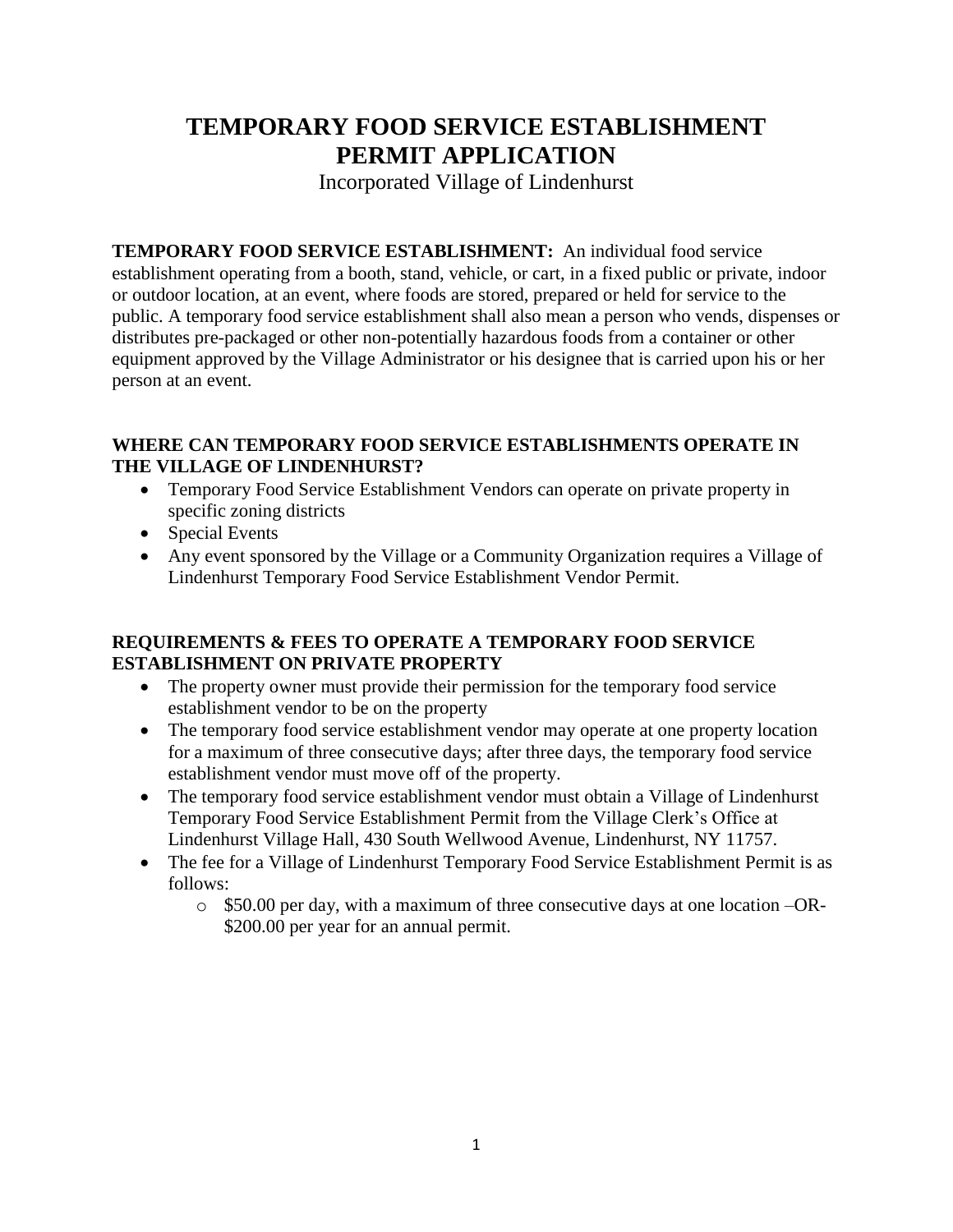# **TEMPORARY FOOD SERVICE ESTABLISHMENT PERMIT APPLICATION**

Incorporated Village of Lindenhurst

- *DAILY FEE: \$50.00 per day (maximum of three (3) consecutive days at one location)*
- *ANNUAL FEE: \$200.00 per calendar year (must still submit applications for specific event dates)*

#### **THIS APPLICATION IS FOR (check one):**

DAILY FEE PERMIT APPLICATION

\_\_\_\_\_ ANNUAL FEE APPLICATION

\_\_\_\_\_ I HAVE AN ANNUAL FEE PERMIT (#\_\_\_\_\_\_\_), BUT AM APPLYING FOR SPECIFIC EVENT DATE(S) (only needs to fill out this page)

#### **EVENT INFORMATION**

EVENT TITLE:

EVENT LOCATION/ADDRESS:

### DATE(S) TEMPORARY FOOD SERVICE ESTABLISHMENT WILL BE OPERATING:

\_\_\_\_\_\_\_\_\_\_\_\_\_\_\_\_\_\_\_\_\_\_\_\_\_\_\_\_\_\_\_\_\_\_\_\_\_\_\_\_\_\_\_\_\_\_\_\_\_\_\_\_\_\_\_\_\_\_\_\_\_\_\_\_\_\_\_\_\_\_\_\_\_\_\_\_\_\_

\_\_\_\_\_\_\_\_\_\_\_\_\_\_\_\_\_\_\_\_\_\_\_\_\_\_\_\_\_\_\_\_\_\_\_\_\_\_\_\_\_\_\_\_\_\_\_\_\_\_\_\_\_\_\_\_\_\_\_\_\_\_\_\_\_\_\_\_\_\_\_\_\_\_\_\_\_\_

#### **EVENT SPONSOR INFORMATION**

SPONSOR/ORGANIZATION: \_\_\_\_\_\_\_\_\_\_\_\_\_\_\_\_\_\_\_\_\_\_\_\_\_\_\_\_\_\_\_\_\_\_\_\_\_\_\_\_\_\_\_\_\_\_\_\_\_\_\_ SPONSOR CONTACT NAME: \_\_\_\_\_\_\_\_\_\_\_\_\_\_\_\_\_\_\_\_\_\_\_\_\_\_\_\_\_\_\_\_\_\_\_\_\_\_\_\_\_\_\_\_\_\_\_\_\_\_\_\_\_\_\_\_\_\_\_\_\_\_\_\_

| ADDDECC<br>ADDRESS: |  |
|---------------------|--|
|                     |  |

SPONSOR AUTHORIZATION:

SIGNATURE OF SPONSOR CONTACT: \_\_\_\_\_\_\_\_\_\_\_\_\_\_\_\_\_\_\_\_\_\_\_\_\_\_\_\_\_\_\_\_\_\_\_\_\_\_\_\_\_\_\_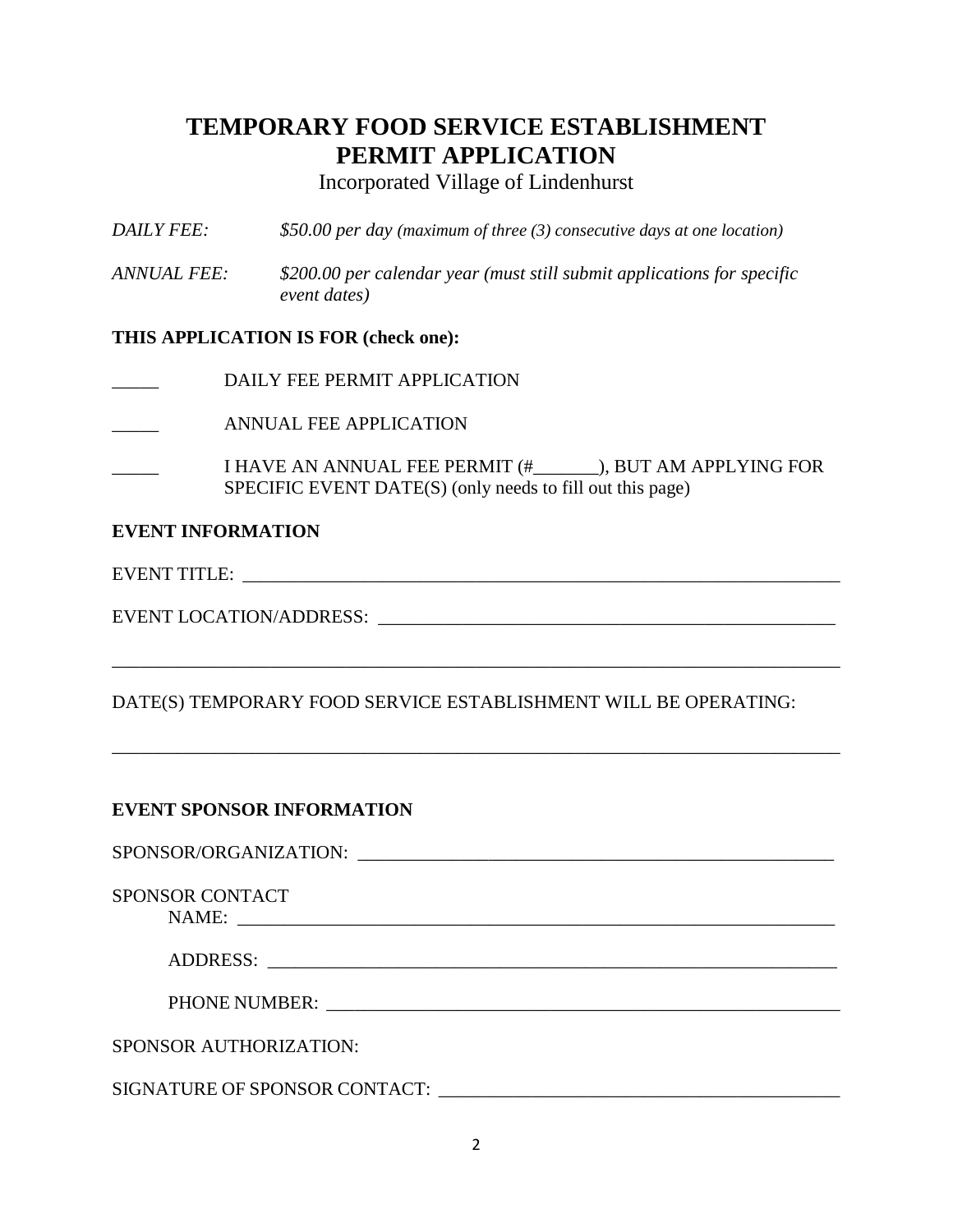*Please print clearly and answer all questions. I solemnly swear to the truth of the following statements:*

\_\_\_\_\_\_\_\_\_\_\_\_\_\_\_\_\_\_\_\_\_\_\_\_\_\_\_\_\_\_\_\_\_\_\_\_\_\_\_\_\_\_\_\_\_\_\_\_\_\_\_\_\_\_\_\_\_\_\_\_\_\_\_\_\_\_\_\_\_\_\_\_\_\_\_\_\_\_

\_\_\_\_\_\_\_\_\_\_\_\_\_\_\_\_\_\_\_\_\_\_\_\_\_\_\_\_\_\_\_\_\_\_\_\_\_\_\_\_\_\_\_\_\_\_\_\_\_\_\_\_\_\_\_\_\_\_\_\_\_\_\_\_\_\_\_\_\_\_\_\_\_\_\_\_\_\_

NAME: \_\_\_\_\_\_\_\_\_\_\_\_\_\_\_\_\_\_\_\_\_\_\_\_\_\_\_\_\_\_\_\_\_\_\_\_\_\_\_\_\_\_\_\_\_\_\_\_\_\_\_\_\_\_\_\_\_\_\_\_\_\_\_\_\_\_\_\_\_\_

ADDRESS (Street Address, Town, State & Zip Code):

PREVIOUS ADDRESS (if at current address for less than five (5) years):

DAYTIME TELEPHONE NUMBER: \_\_\_\_\_\_\_\_\_\_\_\_\_\_\_\_\_\_\_\_\_\_\_\_\_\_\_\_\_\_\_\_\_\_\_\_\_\_\_\_\_\_\_\_\_\_

NAME & ADDRESS OF BUSINESS OR EMPLOYER:

NAME & ADDRESS OF PREVIOUS BUSINESS OR EMPLOYER (if employed by the above for less than five (5) years):

\_\_\_\_\_\_\_\_\_\_\_\_\_\_\_\_\_\_\_\_\_\_\_\_\_\_\_\_\_\_\_\_\_\_\_\_\_\_\_\_\_\_\_\_\_\_\_\_\_\_\_\_\_\_\_\_\_\_\_\_\_\_\_\_\_\_\_\_\_\_\_\_\_\_\_\_\_\_

\_\_\_\_\_\_\_\_\_\_\_\_\_\_\_\_\_\_\_\_\_\_\_\_\_\_\_\_\_\_\_\_\_\_\_\_\_\_\_\_\_\_\_\_\_\_\_\_\_\_\_\_\_\_\_\_\_\_\_\_\_\_\_\_\_\_\_\_\_\_\_\_\_\_\_\_\_\_

\_\_\_\_\_\_\_\_\_\_\_\_\_\_\_\_\_\_\_\_\_\_\_\_\_\_\_\_\_\_\_\_\_\_\_\_\_\_\_\_\_\_\_\_\_\_\_\_\_\_\_\_\_\_\_\_\_\_\_\_\_\_\_\_\_\_\_\_\_\_\_\_\_\_\_\_\_\_

\_\_\_\_\_\_\_\_\_\_\_\_\_\_\_\_\_\_\_\_\_\_\_\_\_\_\_\_\_\_\_\_\_\_\_\_\_\_\_\_\_\_\_\_\_\_\_\_\_\_\_\_\_\_\_\_\_\_\_\_\_\_\_\_\_\_\_\_\_\_\_\_\_\_\_\_\_\_

DATE OF BIRTH: \_\_\_\_\_\_\_\_\_\_\_\_\_\_\_\_\_\_\_\_\_\_\_\_\_\_\_\_\_\_\_\_\_\_\_\_\_\_\_\_\_\_\_\_\_\_\_\_\_\_\_\_\_\_\_\_\_\_\_\_\_

HEIGHT: \_\_\_\_\_ WEIGHT: \_\_\_\_\_ EYE COLOR: \_\_\_\_\_\_\_\_\_ HAIR COLOR: \_\_\_\_\_\_\_\_\_

IN THE SPACE BELOW, PROVIDE TWO FULL-FACE PHOTOGRAPHS OF THE APPLICANT TAKEN WITHIN 30 DAYS OF APPLICATION AND MEASURING 1 ½" x 1  $1/3"$ .

HAVE YOU EVER BEEN CONVICTED OF ANY OF THE FOLLOWING?

FELONY: YES NO

MISDEMEANOR: YES \_\_\_\_\_\_ NO \_\_\_\_\_

VIOLATION OF ANY MUNICIPAL ORDINANCE, EXCEPT TRAFFIC VIOLATIONS:

YES \_\_\_\_\_\_\_\_ NO \_\_\_\_\_\_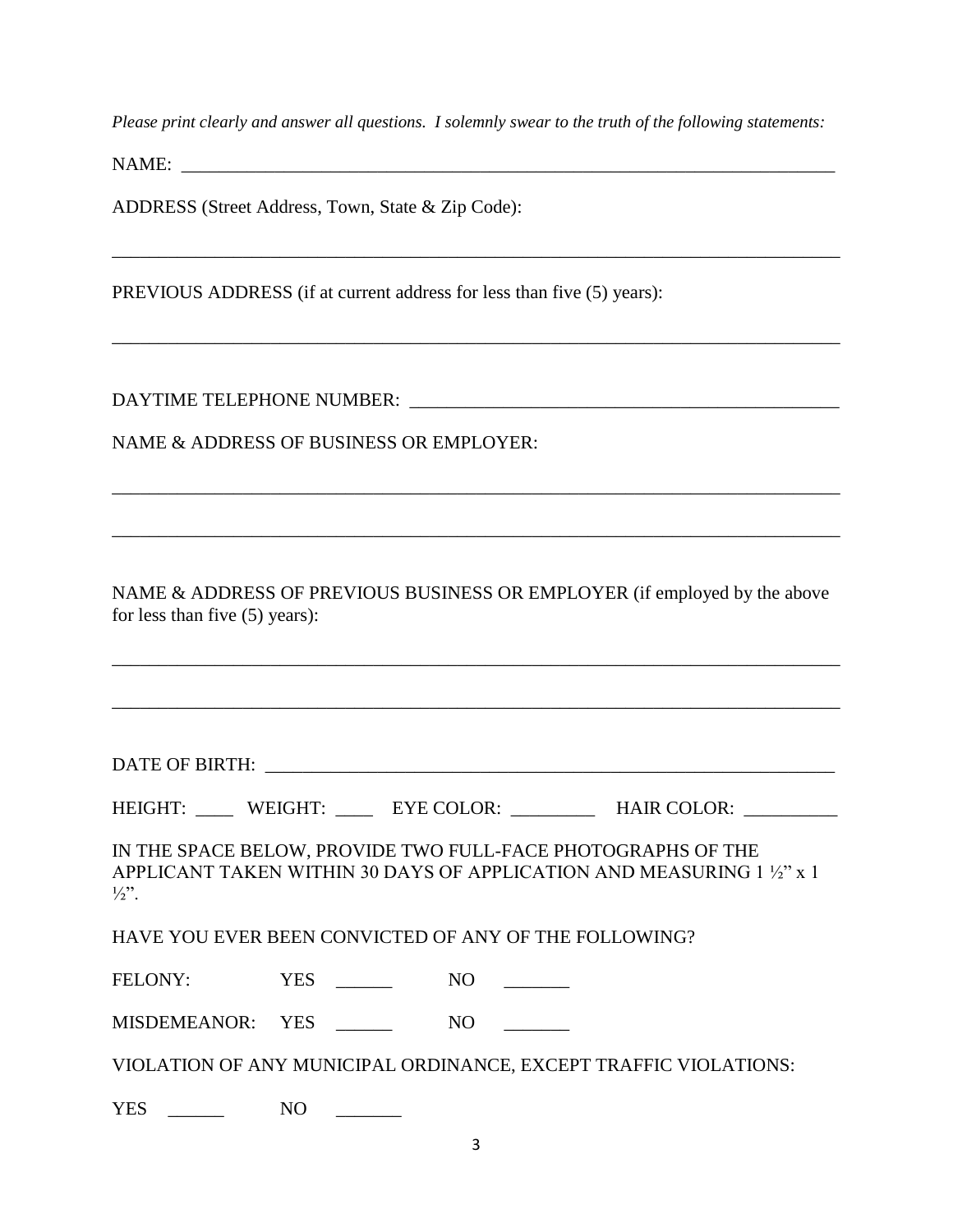IF YES TO ANY OF THE ABOVE, PLEASE PROVIDE:

| DATE:                                                |
|------------------------------------------------------|
|                                                      |
|                                                      |
|                                                      |
| HAVE YOU BEEN PREVIOUSLY LICENSED IN ANY OCCUPATION? |
|                                                      |
| IF YES, PLEASE PROVIDE A COPY OF THE LICENSE AND:    |
|                                                      |
|                                                      |
|                                                      |
|                                                      |
|                                                      |
| REASON FOR REVOCATION                                |
|                                                      |
|                                                      |

NAME AND ADDRESS OF THE PERSON, FIRM, OR CORPORATION APPLICANT REPRESENTS AND/OR IS EMPLOYED BY: \_\_\_\_\_\_\_\_\_\_\_\_\_\_\_\_\_\_\_\_\_\_\_\_\_\_\_\_\_\_\_\_\_\_\_\_\_\_

#### THE MANNER OR MEANS OF CONVEYANCE IN WHICH SAID BUSINESS OR TRADE OR OCCUPATION SHALL BE CONDUCTED: \_\_\_\_\_\_\_\_\_\_\_\_\_\_\_\_\_\_\_\_\_\_\_\_\_\_\_\_\_\_\_\_\_\_\_\_\_

\_\_\_\_\_\_\_\_\_\_\_\_\_\_\_\_\_\_\_\_\_\_\_\_\_\_\_\_\_\_\_\_\_\_\_\_\_\_\_\_\_\_\_\_\_\_\_\_\_\_\_\_\_\_\_\_\_\_\_\_\_\_\_\_\_\_\_\_\_\_\_\_\_\_\_\_\_\_

\_\_\_\_\_\_\_\_\_\_\_\_\_\_\_\_\_\_\_\_\_\_\_\_\_\_\_\_\_\_\_\_\_\_\_\_\_\_\_\_\_\_\_\_\_\_\_\_\_\_\_\_\_\_\_\_\_\_\_\_\_\_\_\_\_\_\_\_\_\_\_\_\_\_\_\_\_\_

\_\_\_\_\_\_\_\_\_\_\_\_\_\_\_\_\_\_\_\_\_\_\_\_\_\_\_\_\_\_\_\_\_\_\_\_\_\_\_\_\_\_\_\_\_\_\_\_\_\_\_\_\_\_\_\_\_\_\_\_\_\_\_\_\_\_\_\_\_\_\_\_\_\_\_\_\_\_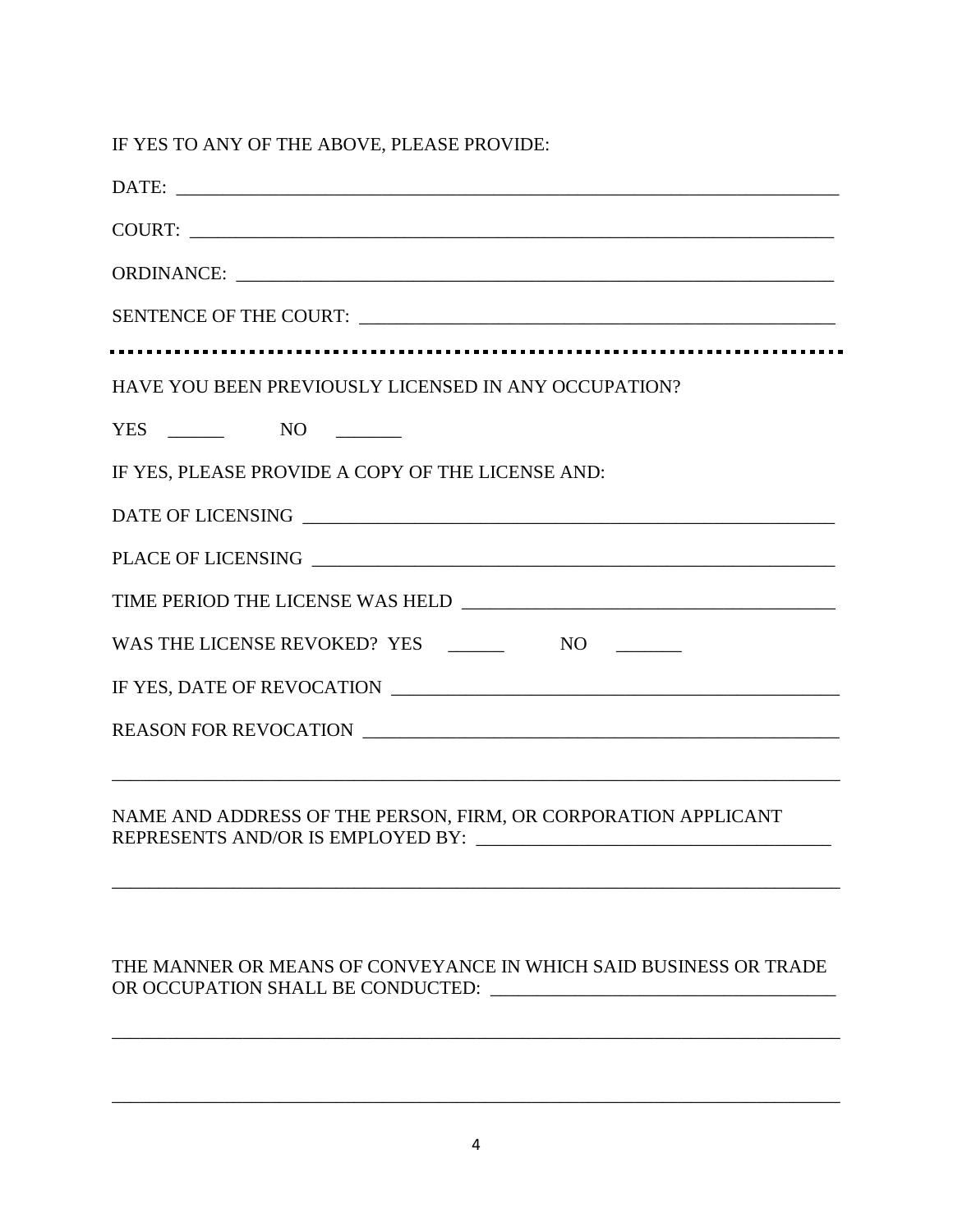Please note the following Solicitation License Requirements:

1. If the application is for a license to handle food in any form, the applicant shall submit a valid permit issued by the Suffolk County Health Department indicating compliance with the provisions of the Suffolk County Public Health Local Law.

2. If the applicant requires the use of weighing and/or measuring devices, such application shall be accompanied by a certificate from the County Sealer of Weights and Measures certifying that all weighing and measuring devices to be used by the applicant have been examined and approved.

3. If the application involves use of a vehicle, proof of a valid New York Motor Vehicle Registration for the vehicle to be used must be provided.

4. If the application involves use of a vehicle, proof must by provided that the applicant holds a valid New York State Driver's License.

5. Proof of applicant's New York State sales tax identification number.

6. In the event that any other license of permit shall be required by any other governmental agency in connection with the applicant's business, the same shall be produced by the applicant, and the Town Clerk shall duly note the same.

7. Applicant must provide proof of insurance for a minimum sum of \$100,000 for personal injury and property damage suffered by any person as a result of the solicitor's doing business pursuant to a solicitor's license.

8. Any person or any employee of any organization who is required to be registered with the Attorney General of the State of New York under the provisions of Article 7-A of the Executive Law of the State of New York, relating to the solicitation and collection of funds for charitable purposes, shall exhibit evidence of such registration to the Town Clerk.

9. Applicant must provide any additional information that the Town Clerk shall deem necessary for the purpose of administering Chapter 167 of the Babylon Town Code which governs solicitation licensing.

10. Any changes regarding the information provided in this application or on the license must be reported to the Town Clerk with thirty (30) days.